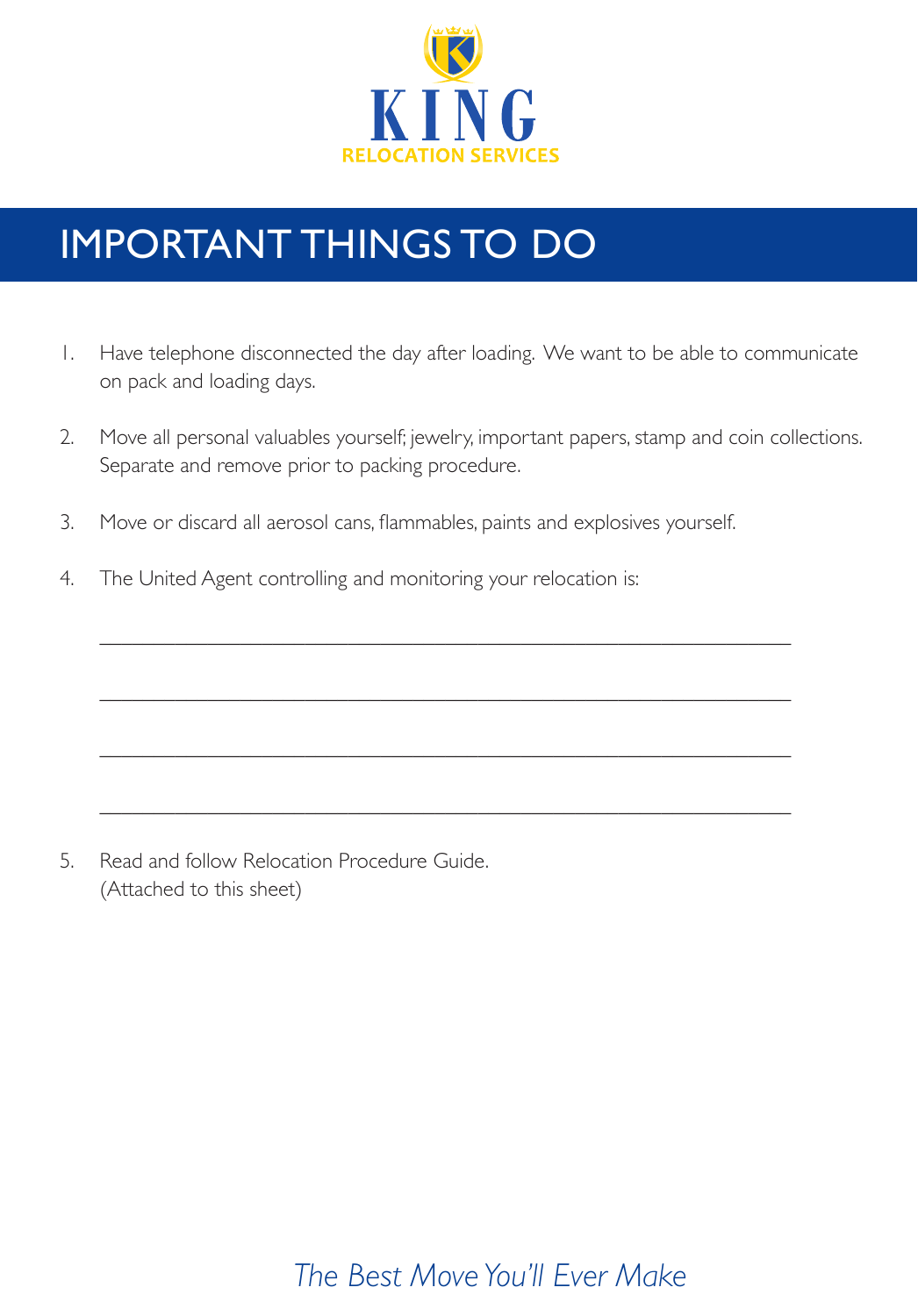

# RELOCATION PROCEDURE GUIDE

#### **Survey Procedure:**

- 1. Walk through the house with representative emphasizing special concerns.
- 2. Make sure all items have been seen (attic, rafters, basements, etc.)
- 3. Discuss moving dates and delivery period with preferred delivery date.
- 4. Let representative know of any abnormal unloading conditions at new residence (long carries, narrow road, outside stairs, etc.)

#### **Packing Procedure: (Be Present)**

- 1. Walk through home with packers emphasizing special concerns and point out items not to be packed for temporary living quarters, if storage is involved. Place these items in separate locations.
- 2. Have essential items separated to be packed last, loaded last, and delivered first (small tools, light bulbs, one day bedding and towels, toilet paper, soap, first aid items, flashlight, special toys, bikes, vacuum, paper cups, paper towels, folding table and chairs)
- 3. When packing has been completed, walk through home with lead packer to make sure all items have been packed. (check all cupboards, closets, etc.)
- 4. Beds and bedding will not be packed on pack day. Driver will pack on load day. Identify boxes with bedding, and have driver load last and separate.
- 5. Try to get a good night's sleep, and remember we are here to help you.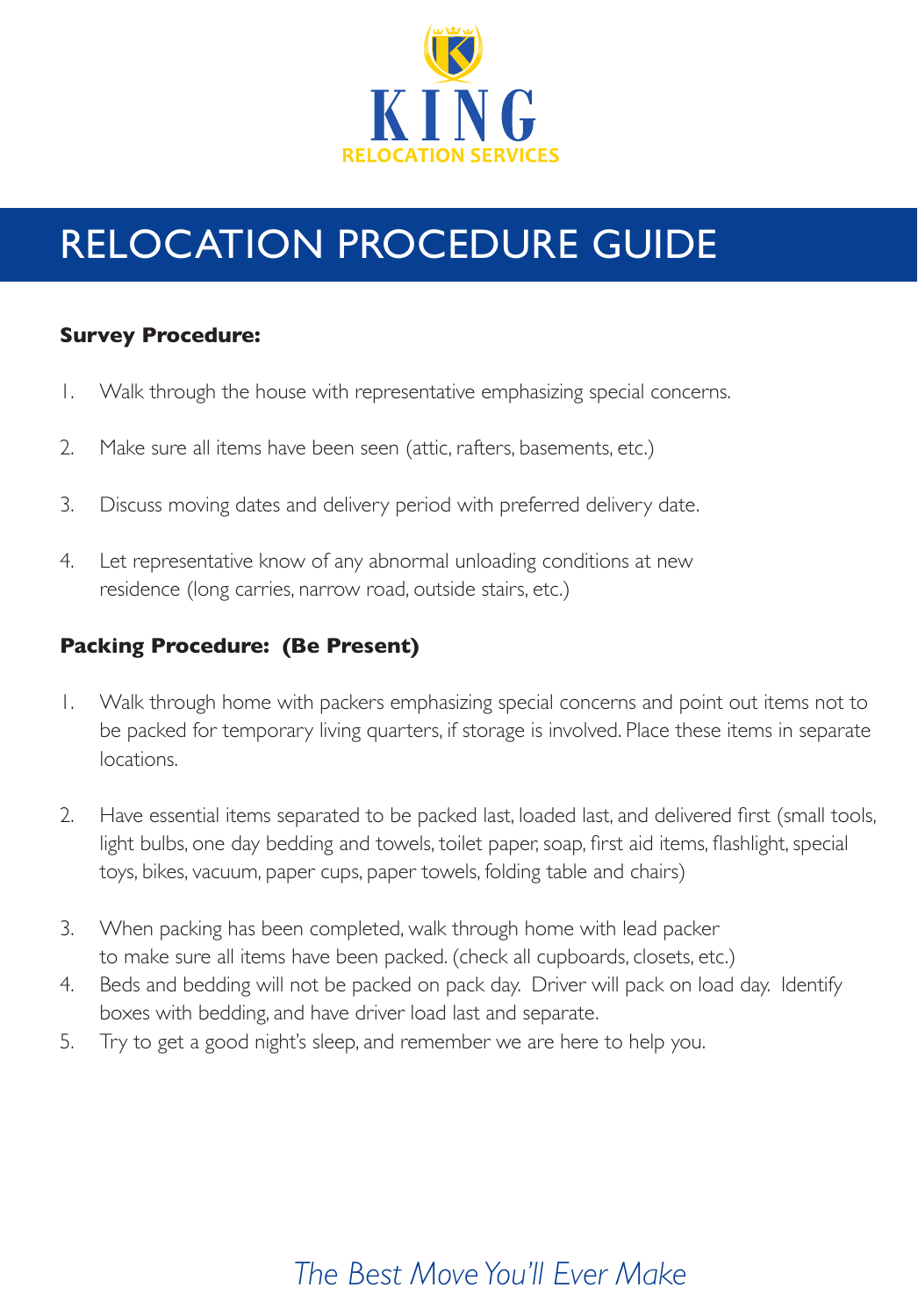

# RELOCATION PROCEDURE GUIDE

### **Loading Procedure: (Be Present)**

- 1. Accompany driver during inventory process, make sure all items are labeled.
- 2. Identify and separate items to be loaded last.

3. Have final walk through, making sure all items have been loaded (check attic, basement, closets, outside, etc.)

- 4. Let driver know how much unpacking assistance you will need.
- 5. Make sure driver has correct contact phone numbers and address at destination.

### **Delivery Procedure: (Be Present)**

- 1. Recommended for two adults to be present to receive goods, one to check off items from inventory, one to direct placement of furniture.
- 2. Notate ay visible shortages or damage on inventory under heading Exceptions at time of delivery on both your copy and driver's copy.
- 3. Use the enclosed cross reference sheet to simplify the receiving process. Thumbing through many pages of inventory is cumbersome. This one sheet (bingo sheet) makes the job easier.
- 4. Normally, unpacking service is performed by driver at time of delivery.
- 5. Make sure items that were disassembled are reassembled by the driver.